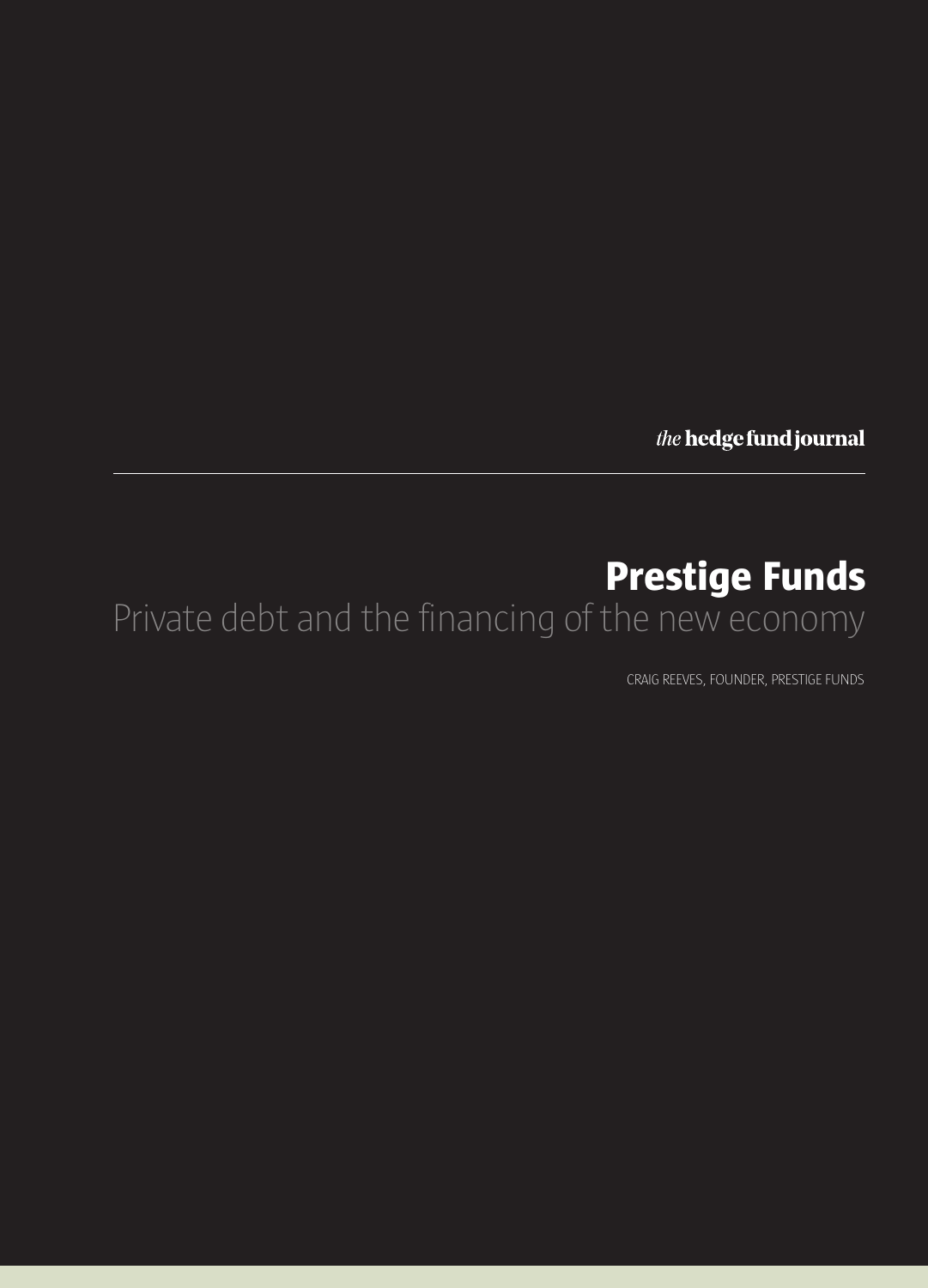## **Prestige Funds** Private debt and the financing of the new economy

CRAIG REEVES, FOUNDER, PRESTIGE FUNDS

he Prestige group of companies is a specialist private debt fund manager, established more than 14 years ago with the objective of providing investors with access to the growing market in SME financing in the UK. At the time of Prestige's foundation, not long before the Great Financial Crisis, the landscape of the UK's business banking landscape was beginning to be reshaped.

The 2008-09 financial crisis caused many banks to step away from or considerably downsize their small business lending operations, largely due to new regulatory demands and capital adequacy requirements. This also resulted in the closure of many UK high street bank branches. It created a situation where the UK small business economy became underbanked. We have also seen this happen in many other developed countries since. Yet in the UK alone, SMEs account for 99.9% of the business population<sup>1</sup>. It is an important part of the overall economy that it can be hard to gain exposure to as an investor.

The number of private sector businesses in the UK has increased steadily since 2000, from 3.5m 20 years ago to approximately 6m today. Of these, over 40,000 employ more than 50 people. SMEs remain the critical part of the UK economy. Yet they are underserved by commercial banks.<sup>1</sup>

#### **The growth of the private debt market**

Prestige group operates in the fast-growing private debt market, once considered a sub-set of either hedge funds or private equity, but now almost fully emerged as a separately recognised and vibrant asset class in its own right.

Latest numbers for the market's growth from Preqin<sup>2</sup> indicate an 11.4% annual growth rate, to USD 1.46 trillion by the end of 2025. Along with private equity, private debt is projected to be the most rapidly growing segment of the alternative investments market in the next five years.3

KPMG has estimated that the average annual AuM growth of the Luxembourg private debt funds sector alone is 36% per annum, pointing to considerable ongoing take up of a strategy that is not correlated to values in public markets. Revealingly, KPMG also notes that direct lending, an area in which Prestige specialises, is growing at a rate of around 38% a year (among Luxembourg funds)4 .

The attractions of the private debt market for institutional investors are dual. Firstly, the sector is not correlated to public markets. This has been amply demonstrated by Prestige's own debt funds, which have provided consistent monthly returns throughout 2020, with some of the most extreme



public market volatility we have seen in over a decade. Last year was a serious test for the relative correlation of private debt and the asset class came through with flying colours.

Secondly, investors are now on a hunt for yield. It is becoming clear to many investors that huge allocations to government debt markets which are nearing negative yield territory (and have actually arrived there in some cases), will not be viable if they are to continue to meet liabilities. In our discussions with institutional investors globally, we have become aware that private debt is regarded as an important yield bearing alternative to traditional fixed income securities.

Over 60% of respondents to last year's Preqin alternative investments survey intimated that they expected private debt would be playing a bigger role in the years to come. Nearly 60% of investors also told Preqin they expected to increase their allocations to private debt over the next five years.

#### **How does Prestige Funds lend?**

Prestige group consists of several different companies under common ownership and/or control. We now employ and retain over 100 finance professionals in the UK, with an additional established team based in Malta. Our lending teams operate out of Cambridge (rural economy / clean energy) and London (generic SME lending). We also have a strategic partnership in New York (cash flow finance / trade finance).

Prestige group uses private lending operations that act as its intermediary between the market and the fund management business: the three separate lending companies each focus on a different segment of the economy.

**Privilege Finance** is based in Cambridgeshire in the UK and has built up a considerable team of commercial finance specialists with experience and contacts in the rural SME lending business. Much of its activity has been within the farming sector and related small businesses and infrastructure projects in the UK rural economy. However, more recently its experience in funding on-farm clean energy - driven by the rise in electricity prices in the UK - has led to the creation of a specific green energy project finance arm.

**Nucleus Commercial Finance (NCF)** is based in London and provides highly flexible financing for small businesses across the UK. Nucleus has built up a sophisticated in-house risk analysis and credit monitoring process that allows it to evaluate creditworthy situations. NCF operates across several different financing lines and has built up a team of personnel with experience from the commercial banking market, as well as rolling out proprietary technology to assist with loan approvals and risk oversight.

**Capstone Capital Group** is based in New York and provides financing to assist US corporate clients with their cash flow requirements. This includes client specific solutions such as factoring services, purchase order financing and trade finance. Capstone has been in business in the US SME market for more than three decades and has built up specialist expertise is working with companies in the construction industry.

These businesses play an important part in ensuring that the loan portfolios within the Prestige Funds range are properly sourced and managed and are diversified away from key strategic risks. For example, Prestige took a strategic view after the 2016 UK